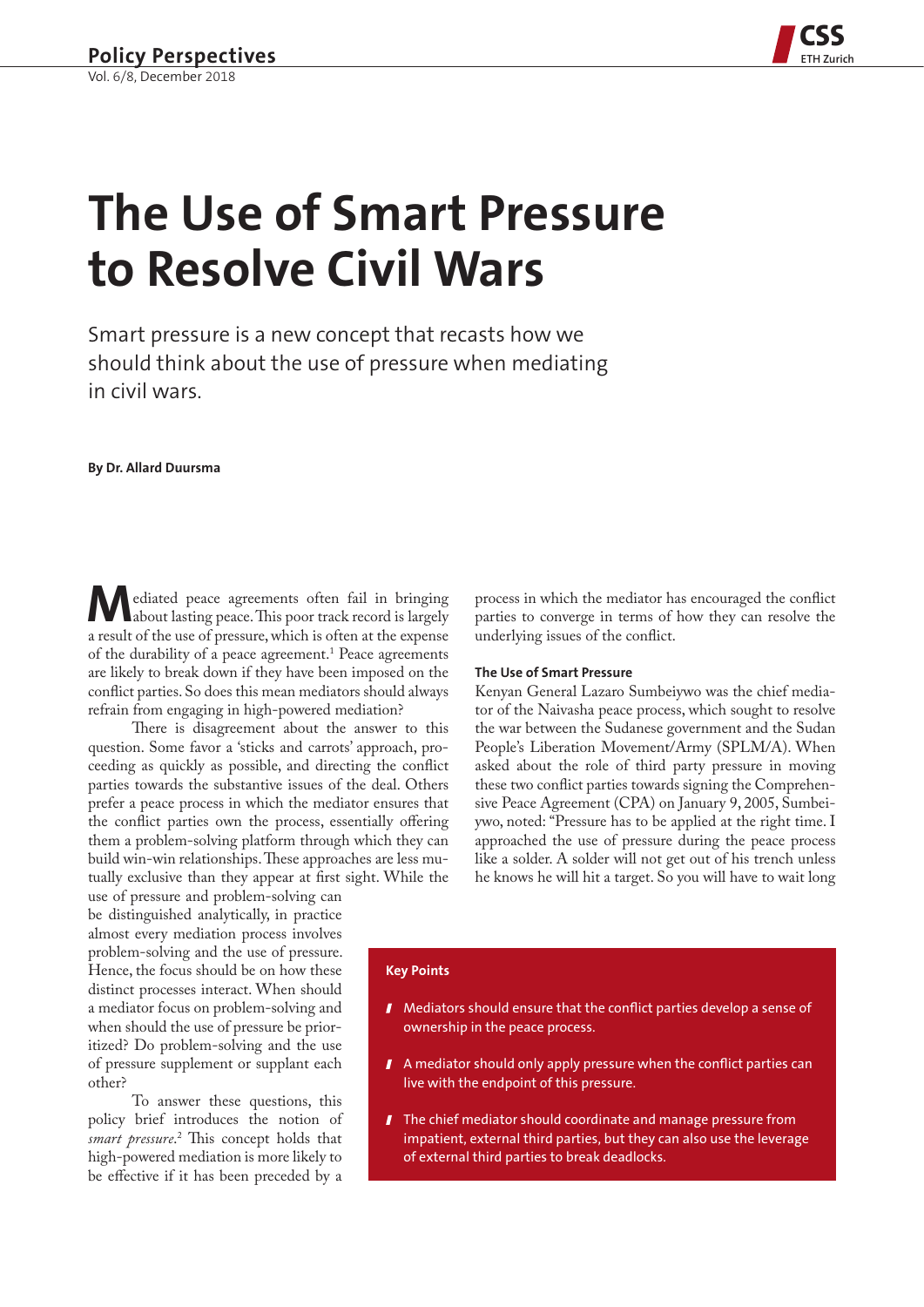enough until a target provides itself and only then you will be effective."3 Sumbeiywo's statement illustrates the central idea of smart pressure. Pressure can be used to combat heel-dragging or break specific deadlocks, but it will not be effective if the conflict parties cannot live with the endpoint of this pressure.

Several other influential mediators have also pointed to the importance of conflict parties owning the peace process. For instance, Lakhdar Brahimi and Salman Ahmed state that no matter how sound an international mediator's proposals might be, "they risk being rejected if they have not emanated from a process that enjoys the confidence of all the parties to the conflict and is considered legitimate in the eyes of the population at large. The process matters and it takes time. A particular peace conference itself might conclude an agreement in days or



Sudan's First Vice President Ali Osman Mohamed Taha and Sudan People's Liberation Movement leader John Garang at the signing of the CPA in Nairobi. *Antony Njuguna / Reuters*

weeks, but rarely without the months or years of consultations prior to convening it. […] The best way to kill a potentially viable political solution is to float it prematurely"4

In short, pressure is rarely a substitute for problemsolving, but sometimes it can help break deadlocks and combat heel-dragging. The following cases highlight how the use of pressure can support or undermine a peace process.

#### **Doing it Right: The Naivasha Peace Process**

In early 1994, the Intergovernmental Authority on Development (IGAD) became involved in mediation in the conflict between the Sudanese government and the SPLM/A, which had been ongoing since 1983. Little progress was made before January 2002, when Lazaro Sumbeiywo was appointed as the new chief mediator. During sessions in June 2002, the IGAD mediation team tried to shift the attention of the conflict parties towards a possible solution to the civil war.

On July 17, 2002, after almost a month of negotiations and problem-solving workshops, Sumbeiywo instructed Sudanese government negotiator Sayed el-Tayeb and SPLM/A negotiator Deng Alor to inquire as to the two sides' red lines, without any other representatives of the conflict parties or the mediators present. It became apparent that the SPLM/A leadership would never compromise on the option of secession in a referendum, whereas the Sudanese government would never sign an agreement that would turn Sudan into a secular state. Sayed el-Tayeb recalls how talks aimed at resolving the underlying issues, rather than third party pressure, eventually showed that a mutually acceptable solution was possible: "It wasn't like someone was sitting there and was pushing some buttons. Actually, everybody initially thought the Machakos talks

were destined to fail like all previous rounds of talks. Then I sat down with Deng Alor and we talked at length for the entire day. It became clear that the SPLM/A was absolutely insisting on the right of self-determination, but they started to show a lot of understanding regarding the issue of the relationship between state and religion. The next day, we and the SPLM/A agreed to sign the Machakos Protocol. It was a huge breakthrough."5

The Machakos Protocol stipulated that following a six-year interim period, southern Sudan would be allowed to hold a referendum on whether to secede from northern Sudan. The signing of the Machakos Protocol reflected that the conflict parties had found an appropriate formula to resolve the two fundamental conflict issues: religion and self-determination.

Though the conclusion of the Machakos Protocol was a watershed in the peace process, many points of contention still had to be tackled. With most of the underlying disagreements resolved by late 2003, chief mediator Sumbeiywo allowed the US, the UK, and Norway – which were referred to as the Troika – to start putting pressure on the conflict parties in order to move them towards signing a final peace agreement. In addition, Sumbeiywo acknowledges that "Whenever one party reneged, I always rang Colin Powell. He came to Nairobi to combat heel dragging as we were trying to give the final push."6 The US had leverage over the Sudanese government, as Washington had promised to normalise relations with Sudan if the government would make peace with the SPLM/A.

In order to ensure that the conflict parties would sign a final peace agreement, a UN Security Council meeting was held in Nairobi on November 18 and 19, 2004. Vladimir Zhagora, who was the UN observer to the Naivasha process, explains how the UN Security Council meet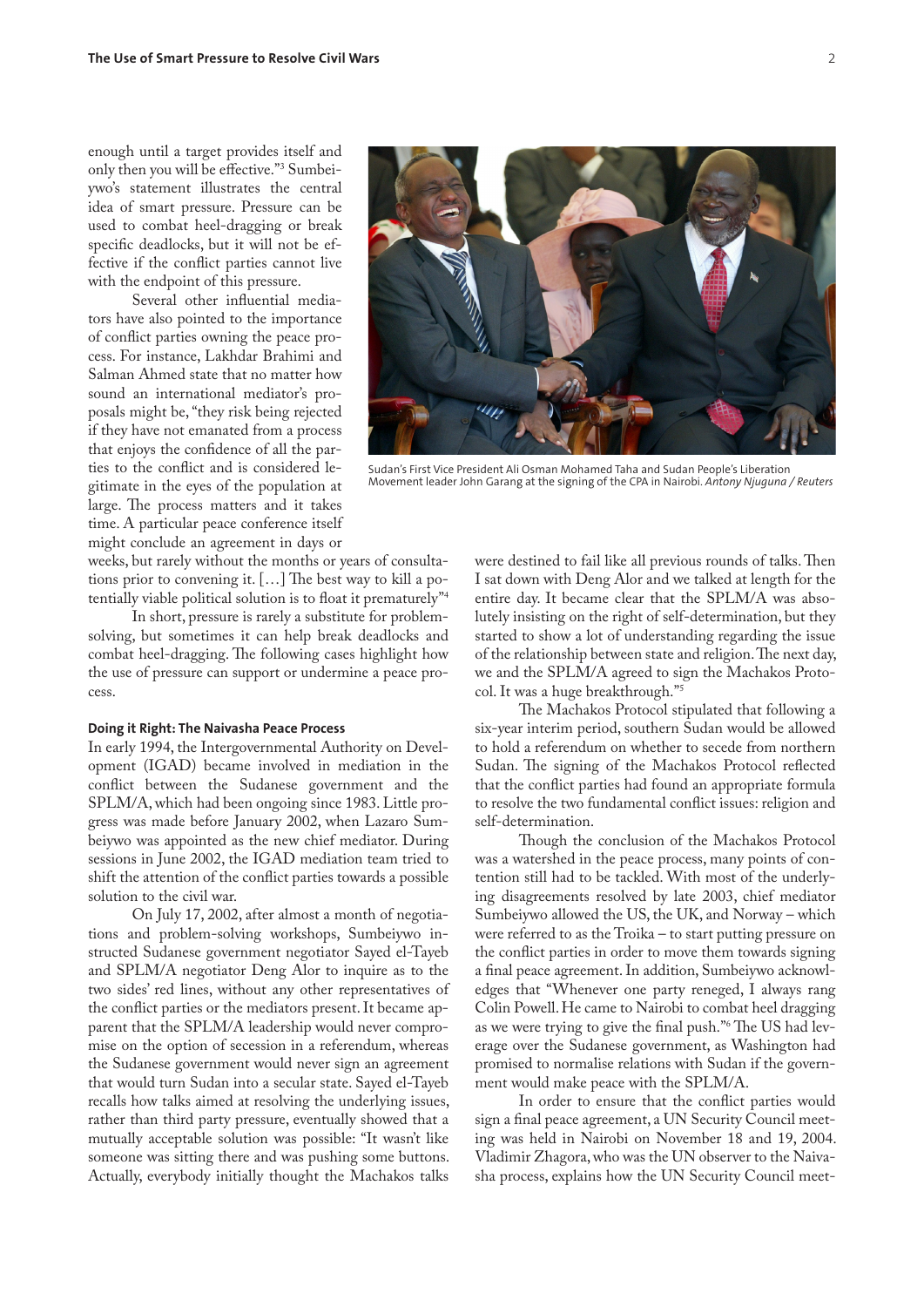ing in Nairobi provided the peace process with a new impetus: "The main objective of getting the UN Security Council to Nairobi was to make sure that the Naivasha process was ended as soon as possible. It was an organised exercise in external political pressure on the parties to stop procrastinating."7 The CPA was signed in Naivasha on 9 January 2005.

The final phase of the Naivasha process suggests that the use of pressure can be effective in bringing a mediation process to completion. Yet, it was the problemsolving process led by the IGAD mediation team that allowed the conflict parties to resolve the underlying problems.

#### **Doing it Wrong: The Abuja Peace Process**

In June 2004, the African Union (AU) became involved in mediation in the conflict between the Sudanese government, the Sudan Liberation Movement/Army (SLM/A) and the Justice and Equality Movement ( JEM), which had started in Darfur in early 2003. Though the conflict parties were still far from a settlement, they slowly progressed towards peace after September 2005. Senior JEM negotiator Abdullahi El-Tom notes in this regard that "We were moving in the right direction. Yes, too slow for the liking of everybody, including the conflict parties themselves. But every…few days we were making some progress with regard to wealth sharing, power sharing, or security arrangements."8

On the basis of progress made in the negotiations AU chief mediator Salim Ahmed Salim briefed the UN Security Council on April 18, 2006 that the conflict seemed to be ripe for resolution. The UN Security Council subsequently set a deadline for concluding negotiations by the end of the month, and the US also applied pressure for a resolution. In response, Salim distributed

a draft peace agreement which had previously been written by his mediation team.

Moreover, a number of diplomats arrived on May 2 in order to force a breakthrough, including the US Deputy Secretary of State, Robert Zoellick, and the British Secretary of State for International Development, Hilary Benn. Together with Nigerian President Olusegun Obasanjo, Zoellick and Benn took over the mediation process. The AU mediators were mere spectators during the final days of the Abuja talks. Zoellick and Benn made it clear that the conflict parties had 48 hours to approve the draft agreement. The Sudanese government accepted it, and Zoellick and Benn pressed the rebels to do the same.

The US promised to guarantee the implementation of an agreement, but also threatened sanctions. The sanctions

did not influence the decision-making calculus of the rebel parties. When Zoellick promised that anyone obstructing the peace process would be prosecuted by the ICC, Khalil Ibrahim allegedly responded that the mediators could handcuff him and bring him to The Hague, but he would not sign if the content of the agreement could not be changed. Crucially, Zoellick and Benn's strategy made negotiations on the content of the Darfur Peace Agreement (DPA) virtually impossible.

In addition to putting pressure on the conflict parties, Zoellick and Benn focused on the Minni Minnawi faction of the SLM/A, which still had reservations. In the final meeting of the Abuja process, Zoellick allegedly told Minnawi, "Have no doubt where I stand. I am a good friend and I am a fearsome enemy."9 Minni Minnawi signed the DPA on May 5, 2006, but two other rebel leaders, Khalil Ibrahim and Abdul Wahid, refused. The DPA quickly collapsed, as most of Minni Minnawi's fighters joined the other rebel groups.

The refusal of the JEM leadership and Abdul Wahid to sign the DPA illustrates how a mediation strategy based on coercion and inducements is ineffective if the underlying conflict issues remain unresolved. SLM/A commander Abdulaziz Juma asserts that "What Zoellick did not understand was that we were fighting for our fundamental rights. He pressured us to sign an agreement that would not solve the fundamental problem of Sudan and Darfur. The threats of Zoellick were similar to threatening someone not to eat. The threats were unfair."10

# **Conclusion and recommendations**

While acknowledging that third party pressure can contribute to mediation success, the smart pressure concept emphasizes another, fundamental, condition for mediation

## **Further Reading**

**When to Get out of the Trench: Using Smart Pressure to Resolve Civil Wars** *Allard Duursma, Civil Wars 17, no. 1, 2017* An academic article that presents the concept of smart pressure.

**When Push Comes to Shove: The Failure of International Mediation in African Civil Wars** *Lauri Nathan, Track Two 8, no. 2, 1999* An academic article that explains how a forceful mediation strategy has often backfired in civil wars in Africa.

**In Pursuit of Sustainable Peace: The Seven Deadly Sins of Mediation**  *Lakhdar Brahimi and Salman Ahmed, Center on International Cooperation, 2008*

A report by two mediation practitioners who discuss common pitfalls of mediation, including pressuring conflict parties to sign an unstainable negotiated settlement.